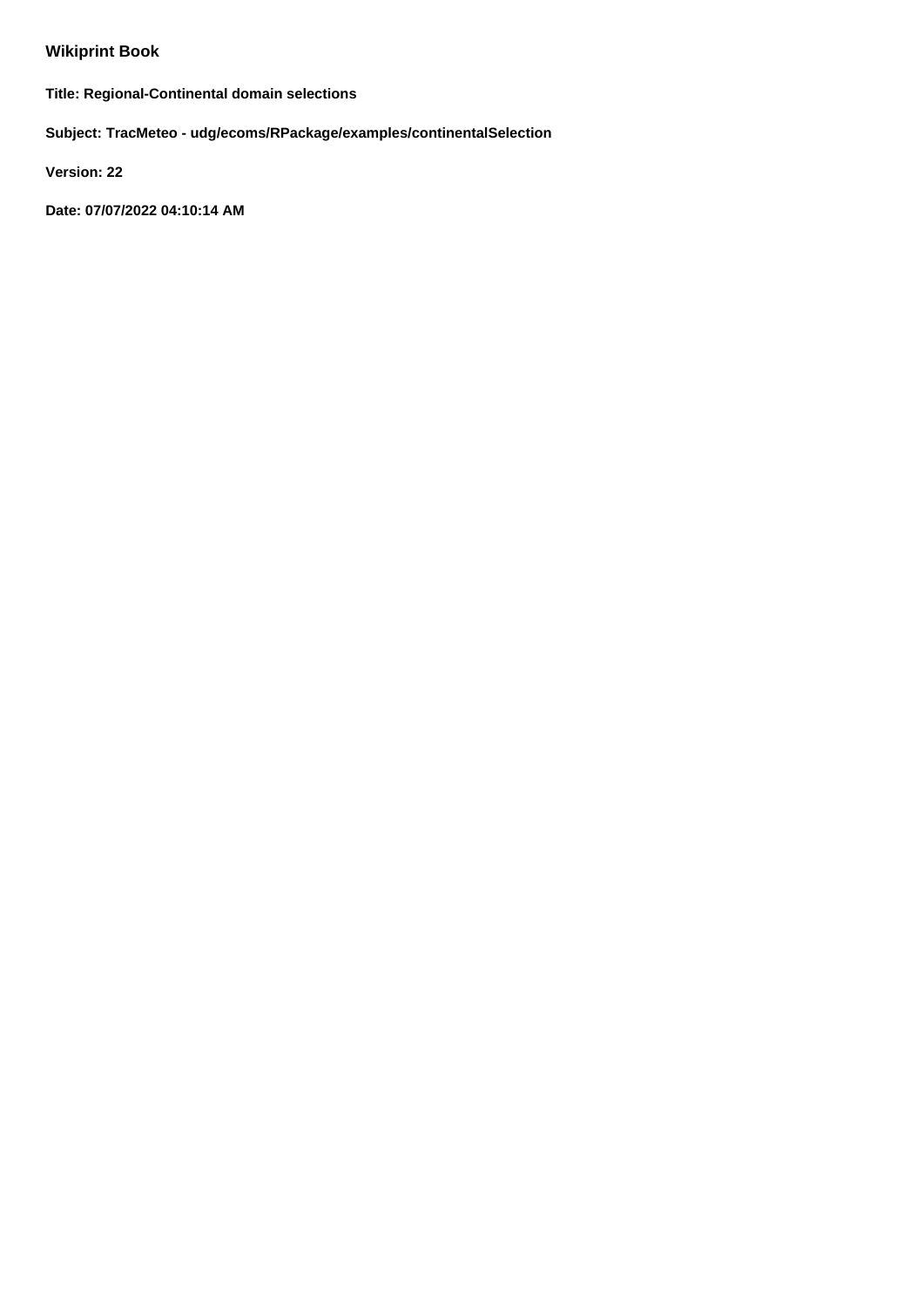## **Table of Contents**

**Regional-Continental domain selections 3**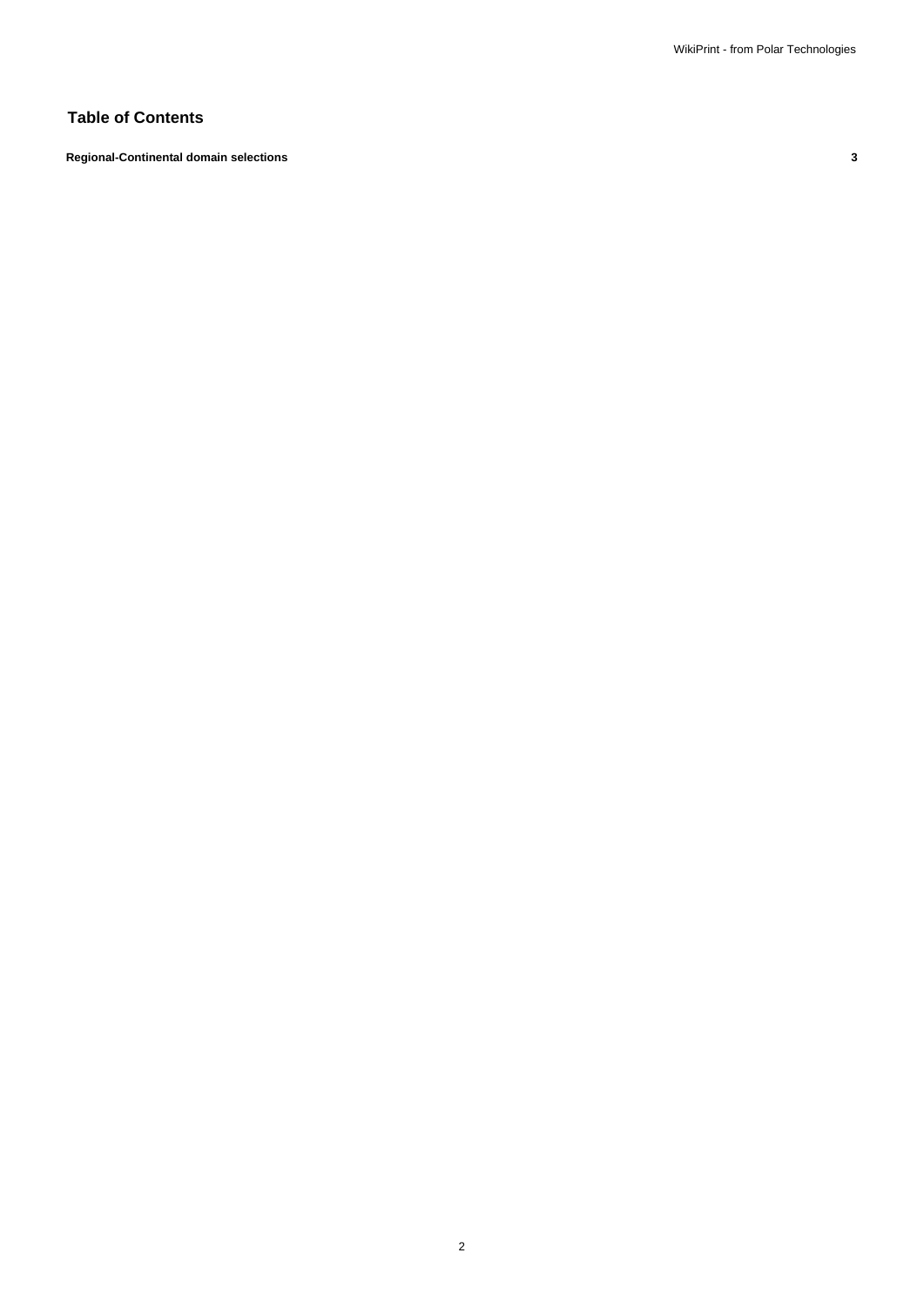## **Regional-Continental domain selections**

In this example we will load data for Europe for the variable surface (2m) minimum temperature (var = tasmin), for the first two members (members = 1:2) of the CFSv2 hindcast (dataset = CFSv2\_seasonal\_16), considering the wintertime (DJF, season = c(12,1,2)) for the 10-year period 1991-2000 (years = 1991:2000), according to the forecast issued in September (1eadMonth = 3). The [?original variable](http://meteo.unican.es/trac/wiki/udg/ecoms/dataserver/listofvariables) is 6-hourly . We will retrieve the daily minimum values, by setting the argument time = "DD" and the daily aggregation function to minimum (aggr.d = "min"):

```
> ex2 <- loadECOMS(dataset = "CFSv2_seasonal",
                  var = "tasmin",
                  members = 1:2,
                  lonLim = c(-15, 35),
                  latLim = c(32, 75),
                  season = c(12,1,2),
                  years = 1991:2000,
                  leadMonth = 3,
                  time = "DD",
                  aggr.d = "min")
```
Returning the following on-screen information during the data loading process:

```
[2015-05-15 12:39:51] Defining homogeneization parameters for variable "tasmin"
[2015-05-15 12:39:51] Defining geo-location parameters
[2015-05-15 12:39:51] Defining initialization time parameters
NOTE: Daily aggregation will be computed from 6-hourly data
[2015-05-15 12:39:55] Retrieving data subset ...
[2015-05-15 12:46:28] Done
```
The size of the object is 35 Mb:

```
print(object.size(ex2), units = "Mb")
```
In this case, the data are stored in a 4D-array, with the dimensions indicated by the dimensionsattribute, always following the canonical ordering of dimensions:

str(ex2\$Data)

```
num [1:2, 1:903, 1:47, 1:54] 21.6 16.1 21.1 17.4 21.5 ...
- attr(*, "dimensions")= chr [1:4] "member" "time" "lat" "lon"
```
Members can be plotted individually by setting multimember = TRUE in the plotMeanField function of the downscaleR package:

plotMeanField(ex2, multi.member **= TRUE**)